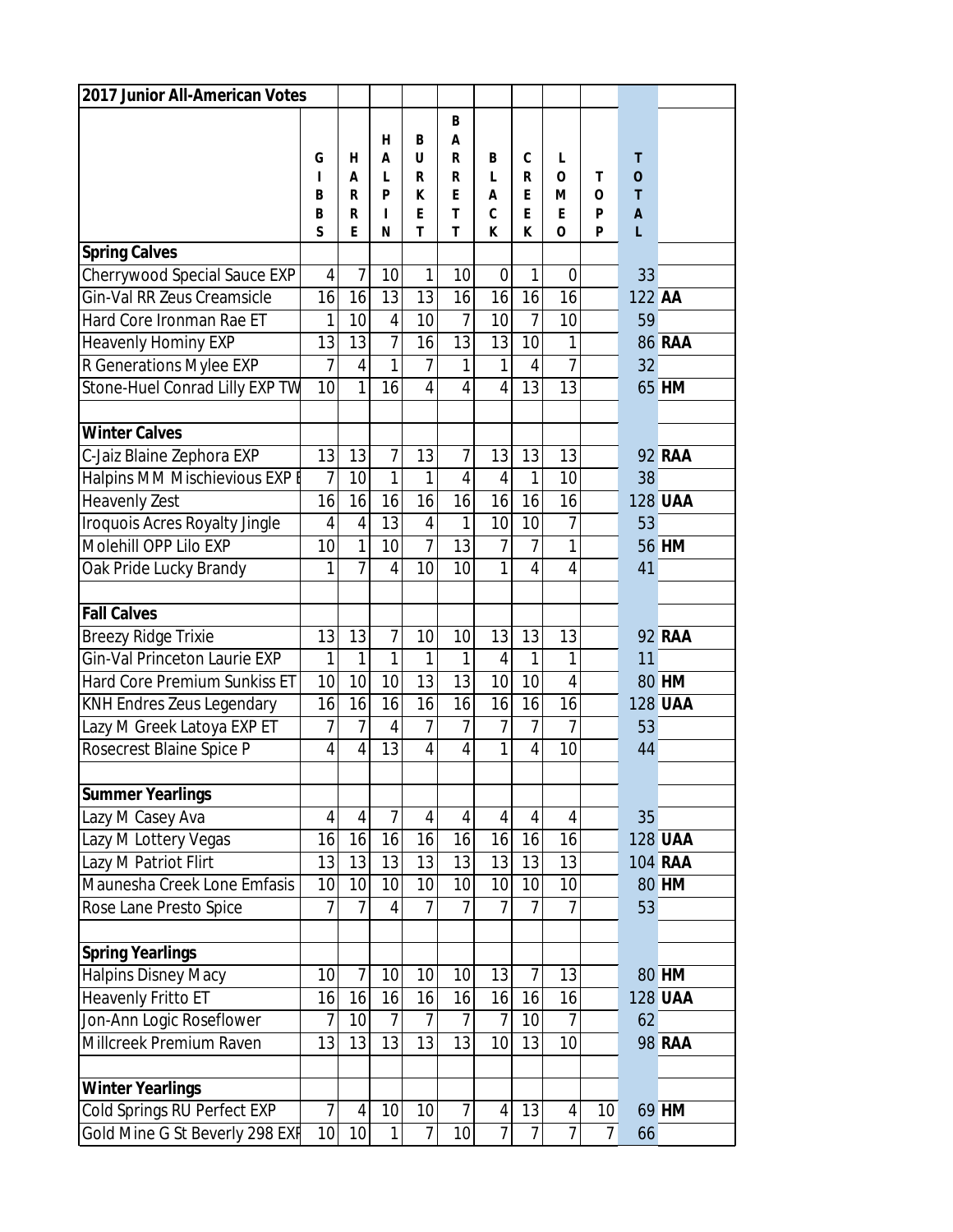| Heavenly Zippy                     | 13             | 13             | 13             | 13             | 13             | 13             | 10             | 13             | 13             |        | <b>114 RAA</b> |
|------------------------------------|----------------|----------------|----------------|----------------|----------------|----------------|----------------|----------------|----------------|--------|----------------|
| Oak Pride Nitro Houghton           | 1              | 1              | $\overline{4}$ | 1              | 1              | 1              | 1              | 1              | 1              | 12     |                |
| Ridale D-Lad Sesarean EXP ET       | $\overline{4}$ | $\overline{7}$ | 7              | $\overline{4}$ | $\overline{4}$ | 10             | $\overline{4}$ | 10             | $\overline{4}$ | 54     |                |
| Valley View Oakleigh 2390 EXP      | 16             | 16             | 16             | 16             | 16             | 16             | 16             | 16             | 16             |        | <b>144 UAA</b> |
|                                    |                |                |                |                |                |                |                |                |                |        |                |
| <b>Fall Yearlings</b>              |                |                |                |                |                |                |                |                |                |        |                |
| Lazy M Heavenly Jam ET             | 10             | 10             | 10             | 13             | 10             | $\overline{7}$ | $\overline{7}$ | $\overline{7}$ |                |        | <b>74 HM</b>   |
| Lazy M PS Jokes On You EXP ET      | 13             | 13             | 16             | 10             | 13             | 13             | 13             | 13             |                |        | 104 RAA        |
| NT Zeus Lady Zaza                  | 16             | 16             | 13             | 16             | 16             | 16             | 16             | 16             |                | 125 AA |                |
| Riverdale Supreme Eva EXP          | 7              | 7              | 7              | 7              | $\overline{7}$ | 10             | 10             | 10             |                | 65     |                |
|                                    |                |                |                |                |                |                |                |                |                |        |                |
| <b>Yearlings In Milk</b>           |                |                |                |                |                |                |                |                |                |        |                |
| Designer Genes Spaids              | 10             | 10             | 10             | 13             | 10             | 13             | 13             | 13             |                |        | 92 HM          |
| GMC DL Lady 1520 EXP               | 16             | 16             | 13             | 16             | 13             | 16             | 16             | 16             |                | 122 AA |                |
| Valley View Lemonade 2360          | 13             | 13             | 16             | 10             | 16             | 10             | 10             | 10             |                |        | <b>98 RAA</b>  |
|                                    |                |                |                |                |                |                |                |                |                |        |                |
| Jr. Two-Year-Olds                  |                |                |                |                |                |                |                |                |                |        |                |
| GMC DL Dairycream 1511 EXP         | 13             | 10             | 13             | 10             | 13             | 10             | 16             | 16             |                |        | <b>101 RAA</b> |
| Heavenly Berry ET                  | 16             | 16             | 16             | 16             | 16             | 16             | 13             | 13             |                | 122 AA |                |
| <b>Heavenly Creampuff</b>          | 10             | 13             | $\overline{7}$ | 13             | 7              | 13             | 10             | 7              |                |        | 80 HM          |
| North Stars Dakota Ruby EXP        | 1              | $\overline{7}$ | 10             | 1              | $\overline{4}$ | $\overline{1}$ | $\mathbf{1}$   | 4              |                | 35     |                |
| R Generation Luck Layla            | $\sqrt{4}$     | 4              | 4              | $\overline{4}$ | 1              | $\overline{4}$ | $\overline{7}$ | $\mathbf{1}$   |                | 29     |                |
| <b>SHAK Diamonds Tahiti EXP ET</b> | $\overline{7}$ | $\overline{1}$ | $\overline{1}$ | $\overline{7}$ | 10             | $\mathbf{1}$   | $\overline{4}$ | 10             |                | 41     |                |
|                                    |                |                |                |                |                |                |                |                |                |        |                |
| Sr. Two-Year-Olds                  |                |                |                |                |                |                |                |                |                |        |                |
| Breezy Ridge Nitro Sundaze EXF     | $\overline{7}$ | $\overline{7}$ | 10             | 10             | $\overline{7}$ | $\overline{1}$ | $\overline{7}$ | $\overline{1}$ |                | 62     |                |
| Halpins MM Muddy Monique E         | 13             | 16             | 16             | 16             | 13             | 10             | 16             | 13             |                |        | <b>113 RAA</b> |
| MaunashaCreek Patriot Munch        | 16             | 13             | 13             | 13             | 16             | 16             | 13             | 16             |                | 116 AA |                |
| Solid-Gold Patriot Pepsi ET        | 10             | 10             | 7              | 7              | 10             | 13             | 10             | 10             |                |        | <b>77 HM</b>   |
| Jr. Three-Year-Olds                |                |                |                |                |                |                |                |                |                |        |                |
| <b>GMC Oconnor Rosebud EXP</b>     | $\overline{7}$ | $\overline{1}$ | 10             | 10             | $\overline{1}$ | 10             | $\overline{7}$ | $\overline{7}$ |                | 65     |                |
| Heavenly Ice Cream                 | 13             | 10             | $\overline{1}$ | 13             | 13             | 13             | 13             | 10             |                |        | <b>92 RAA</b>  |
| Honey Creek Juvi Dot               | 10             | 13             | 13             | 7              | 10             | 7              | 10             | 13             |                |        | 83 HM          |
| Maple Fudge of 12 Oaks             | 16             | 16             | 16             | 16             | 16             | 16             | 16             | 16             |                |        | <b>128 UAA</b> |
|                                    |                |                |                |                |                |                |                |                |                |        |                |
| Sr. Three-Year-Olds                |                |                |                |                |                |                |                |                |                |        |                |
| <b>BOK Presto Riggs Robin</b>      | 16             | 16             | 16             | 16             | 16             | 16             | 16             | 16             |                |        | <b>128 UAA</b> |
| Twilite R-Star Pink Tulip          | 13             | 13             | 13             | 13             | 13             | 13             | 13             | 13             |                |        | <b>104 RAA</b> |
| Wildholm Sunflower Gold EXP        | 10             | 10             | 10             | 10             | 10             | 10             | 10             | 10             |                |        | 80 HM          |
|                                    |                |                |                |                |                |                |                |                |                |        |                |
| Four-Year-Old                      |                |                |                |                |                |                |                |                |                |        |                |
| Halpins Baby Ruth                  | 16             | 16             | 16             | 16             | 16             | 16             | 16             | 16             |                |        | <b>128 UAA</b> |
| Mysha Heavenly Newsbreak           | 13             | 13             | 13             | 13             | 13             | 13             | 13             | 13             |                |        | <b>104 RAA</b> |
| R-Generation Zumba Crystal         | 10             | 10             | 10             | 10             | 10             | 10             | 10             | 10             |                |        | 80 HM          |
|                                    |                |                |                |                |                |                |                |                |                |        |                |
| Five-Year-Old                      |                |                |                |                |                |                |                |                |                |        |                |